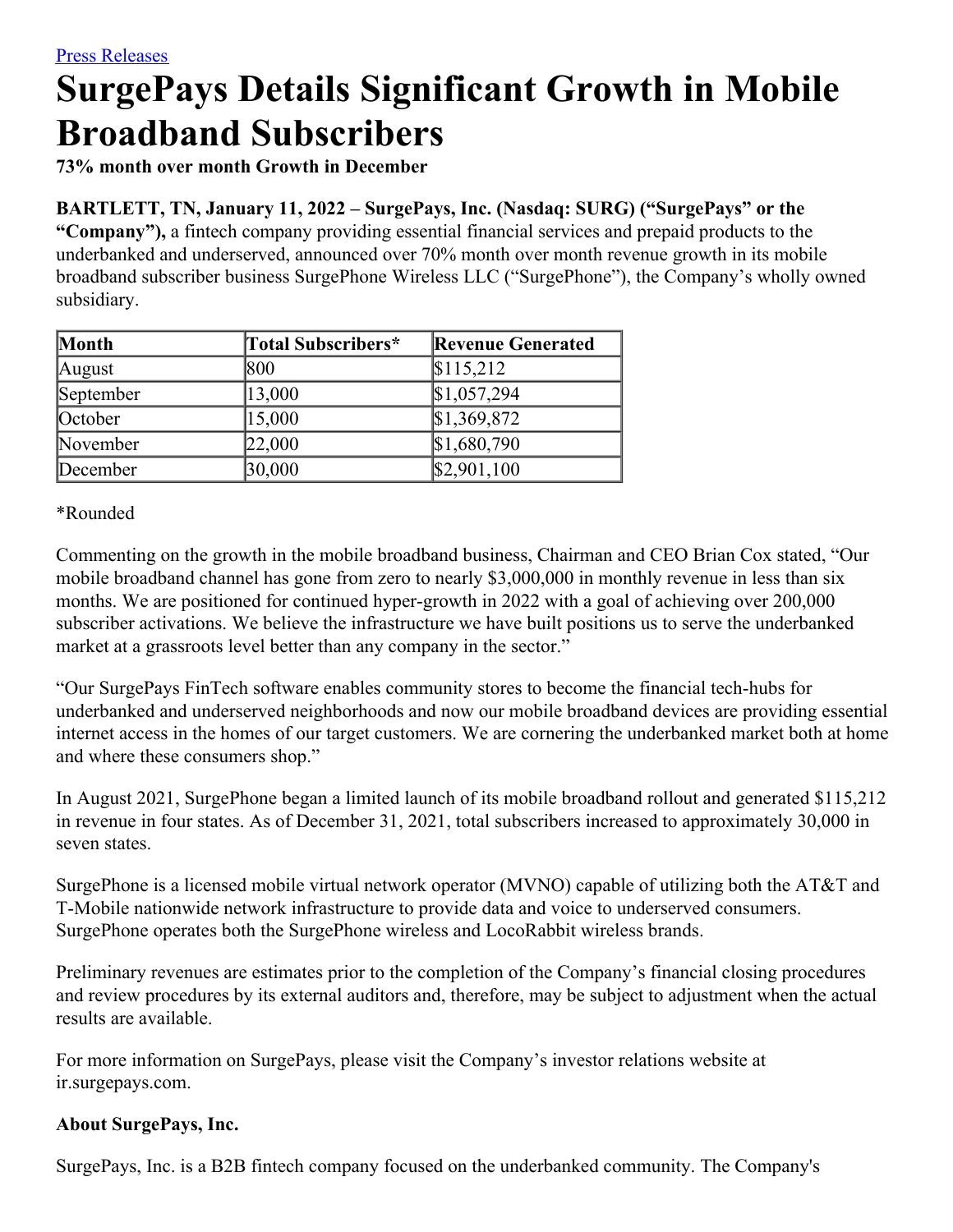blockchain platform utilizes a suite of financial and prepaid products to convert corner stores into tech-hubs for underbanked neighborhoods. The neighborhood stores are profit partners that provide a multichannel distribution network for SurgePays to deliver consumer products, allow cash to digital currency conversions as well as capture data and build a loyal consumer base. Please visit www.SurgePays.com for more information.

#### **About SurgePhone Wireless**

SurgePhone, a wholly owned subsidiary of SurgePays, is a mobile virtual network operator (MVNO) company licensed by the FCC to provide subsidized mobile broadband services to consumers qualifying under the federal guidelines of the Affordable Communication Program (ACP). The ACP provides SurgePhone up to a \$100 reimbursement for the cost of each tablet distributed and a \$30 per customer, per month subsidy for data services. SurgePhone has received approval to offer subsidized mobile broadband in these 14 states: in California, Colorado, Florida, Illinois, Maryland, Mississippi, Missouri, Nevada, New Jersey, Ohio, Oklahoma, Rhode Island, Tennessee, and Texas.

## **MZ Contact**

Brian M. Prenoveau, CFA

MZ Group – MZ North America

brian.prenoveau@mzgroup.us

+561 489 5315

#### **Cautionary Note Regarding Forward-Looking Statement**

This press release includes express or implied statements that are not historical facts and are considered forward-looking within the meaning of Section 27A of the Securities Act and Section 21E of the Securities Exchange Act. Forward-looking statements involve substantial risks and uncertainties. Forward-looking statements generally relate to future events or our future financial or operating performance and may contain projections of our future results of operations or of our financial information or state other forward-looking information. In some cases, you can identify forward-looking statements by the following words: "may," "will," "could," "would," "should," "expect," "intend," "plan," "anticipate," "believe," "estimate," "predict," "project," "potential," "continue," "ongoing," or the negative of these terms or other comparable terminology, although not all forward-looking statements contain these words. Although we believe that the expectations reflected in these forward-looking statements are reasonable, these statements relate to future events or our future operational or financial performance and involve known and unknown risks, uncertainties and other factors that may cause our actual results, performance or achievements to be materially different from any future results, performance or achievements expressed or implied by these forward-looking statements. Furthermore, actual results may differ materially from those described in the forward-looking statements and will be affected by a variety of risks and factors that are beyond our control, including, without limitation, statements about our future financial performance, including our revenue, cash flows, costs of revenue and operating expenses; our anticipated growth; our predictions about our industry; the impact of the COVID-19 pandemic on our business and our ability to attract, retain and cross-sell to clients. The forward-looking statements contained in this release are also subject to other risks and uncertainties, including those more fully described in our filings with the Securities and Exchange Commission ("SEC"), including in our Annual Report on Form 10-K for the fiscal year ended December 31, 2020. The forward-looking statements in this press release speak only as of the date on which the statements are made. We undertake no obligation to update, and expressly disclaim the obligation to update, any